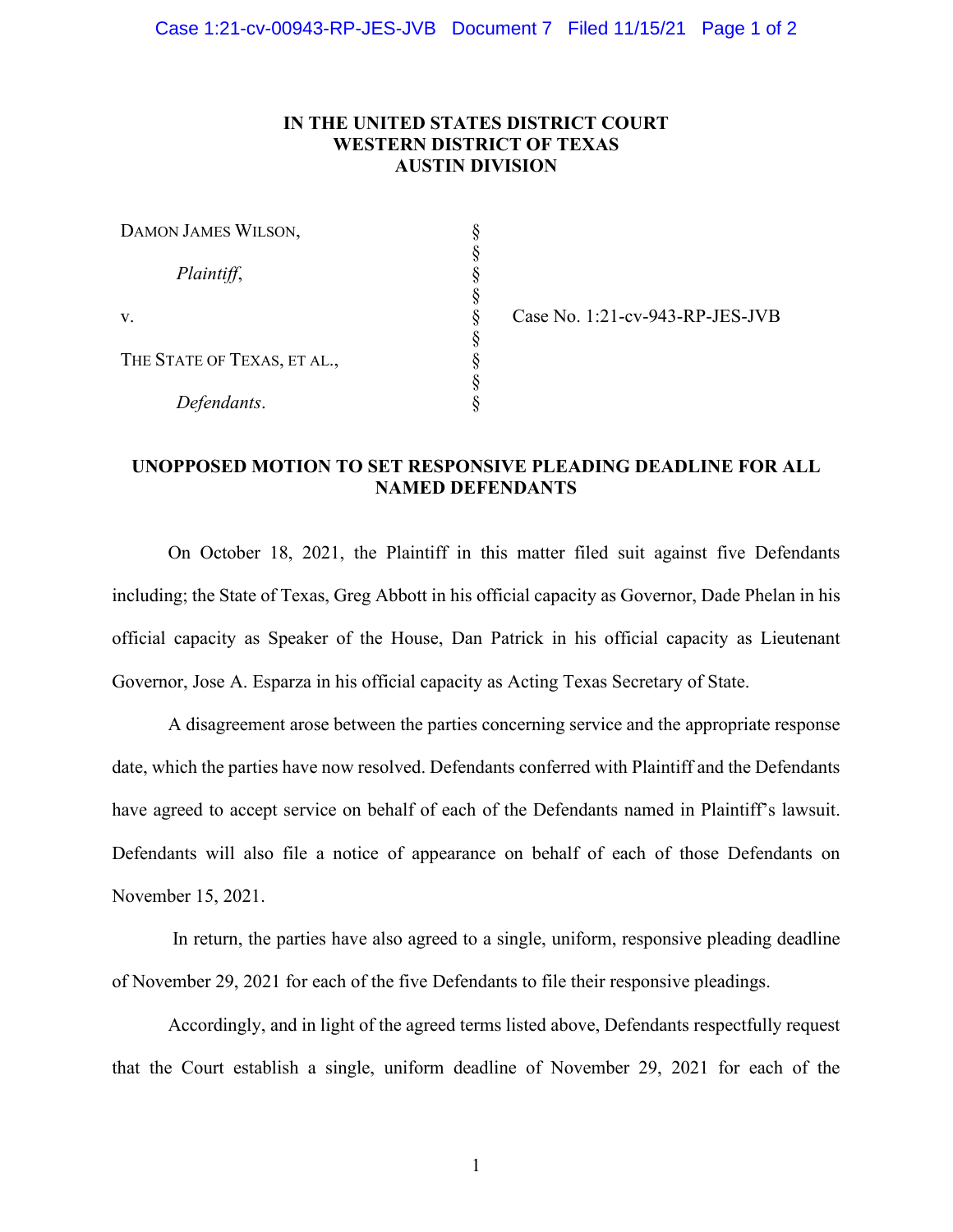Defendants to file their responsive pleading.

Date: November 15, 2021

KEN PAXTON Attorney General of Texas

BRENT WEBSTER First Assistant Attorney General Respectfully submitted.

*/s/Patrick K. Sweeten*  PATRICK K. SWEETEN Deputy Attorney General for Special Litigation Tex. State Bar No. 00798537

WILLIAM T. THOMPSON Deputy Chief, Special Litigation Unit Tex. State Bar No. 24088531

OFFICE OF THE ATTORNEY GENERAL P.O. Box 12548 (MC-009) Austin, Texas 78711-2548 Tel.: (512) 463-2100 Fax: (512) 457-4410 patrick.sweeten@oag.texas.gov will.thompson@oag.texas.gov

#### **COUNSEL FOR DEFENDANTS**

#### **CERTIFICATE OF CONFERENCE**

I certify that on November 14, 2021, counsel for the Defendants conferred with counsel for Plaintiff about the foregoing motion. Plaintiff is unopposed to the relief sought.

> */s/Patrick K. Sweeten* PATRICK K. SWEETEN

### **CERTIFICATE OF SERVICE**

I certify that a true and accurate copy of the foregoing document was filed electronically (via CM/ECF) on November 15, 2021, and that all counsel of record were served by CM/ECF.

> */s/Patrick K. Sweeten* PATRICK K. SWEETEN